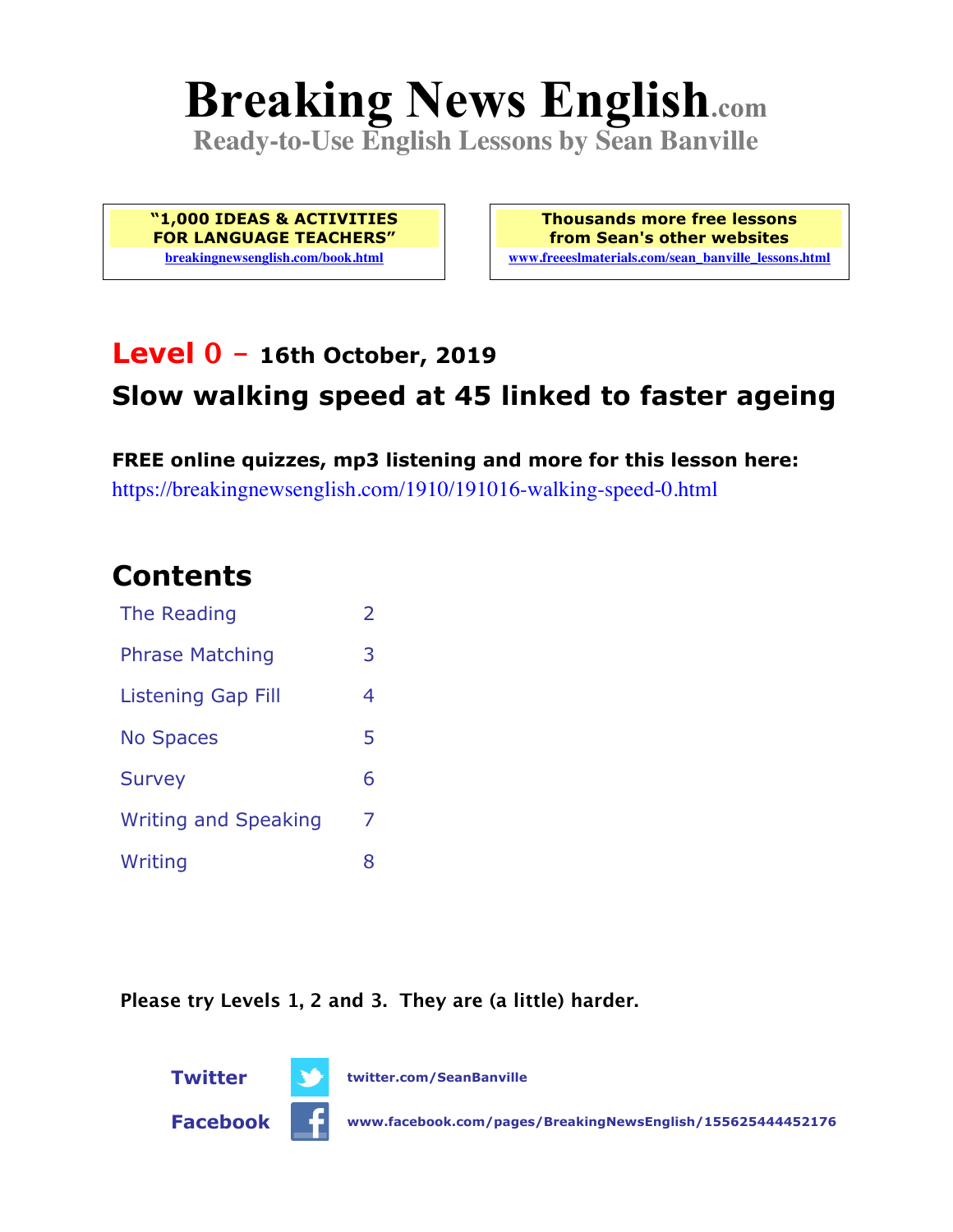# **THE READING**

From https://breakingnewsenglish.com/1910/191016-walking-speed-0.html

People who walk slowly at the age of 45 may get old more quickly. They could get physically and mentally older. Doctors know that older people who walk slowly are more likely to have health problems. Slow walkers in their 70s and 80s often die sooner than fast walkers. This may be the same for people in their 40s.

Researchers looked at the health records of 904 people. The researchers looked at the people's memory and intelligence. They did tests on the people. The people had to say the alphabet while walking. The people who walked more slowly showed less brain activity while saying the alphabet.

Sources: https://www.**medicalnewstoday.com**/articles/326648.php https://**medicalxpress.com**/news/2019-10-slower-walkers-older-brains-bodies.html https://news.**sky.com**/story/how-fast-do-you-walk-new-warning-about-being-a-slow-walker-11833595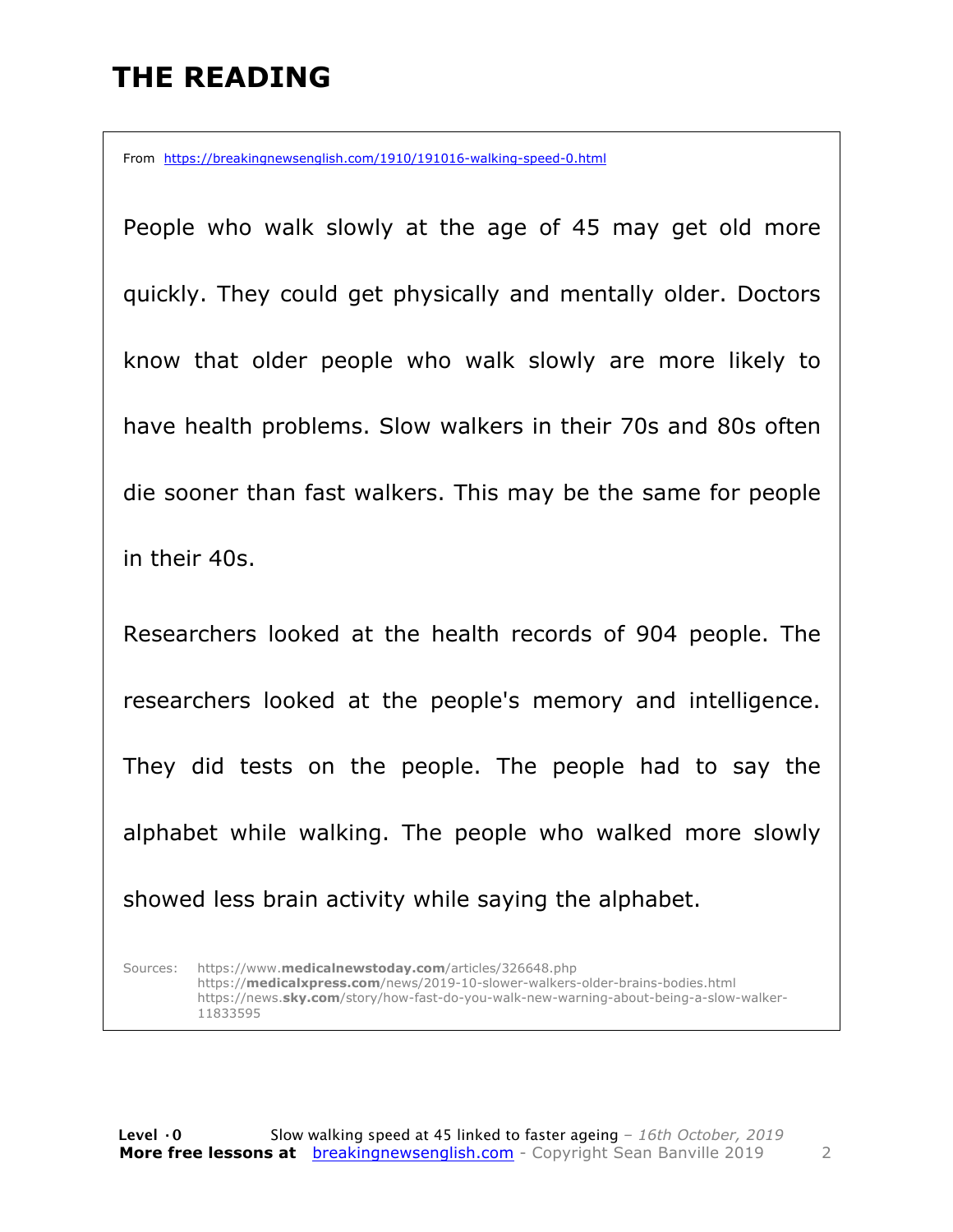# **PHRASE MATCHING**

From https://breakingnewsenglish.com/1910/191016-walking-speed-0.html

#### **PARAGRAPH ONE:**

|    | 1. walk slowly at        |    | a. fast walkers    |
|----|--------------------------|----|--------------------|
|    | 2. physically and        |    | b. health problems |
|    | 3. Doctors know          |    | c. their 40s       |
|    | 4. more likely to have   |    | d. mentally older  |
|    | 5. Slow walkers in their |    | e. the same        |
|    | 6. die sooner than       | f. | that               |
|    | 7. This may be           |    | q. 70s and 80s     |
| 8. | people in                |    | h. the age of 45   |

#### **PARAGRAPH TWO:**

|    | 1. Researchers looked    |    | a. more slowly      |
|----|--------------------------|----|---------------------|
|    | 2. records of            |    | b. and intelligence |
| 3. | people's memory          |    | c. alphabet         |
|    | 4. They did tests        |    | d. at the health    |
|    | 5. The people had to     |    | e. activity         |
|    | 6. The people who walked | f. | on the people       |
|    | 7. less brain            |    | g. 904 people       |
|    | 8. while saying the      |    | h. say the alphabet |
|    |                          |    |                     |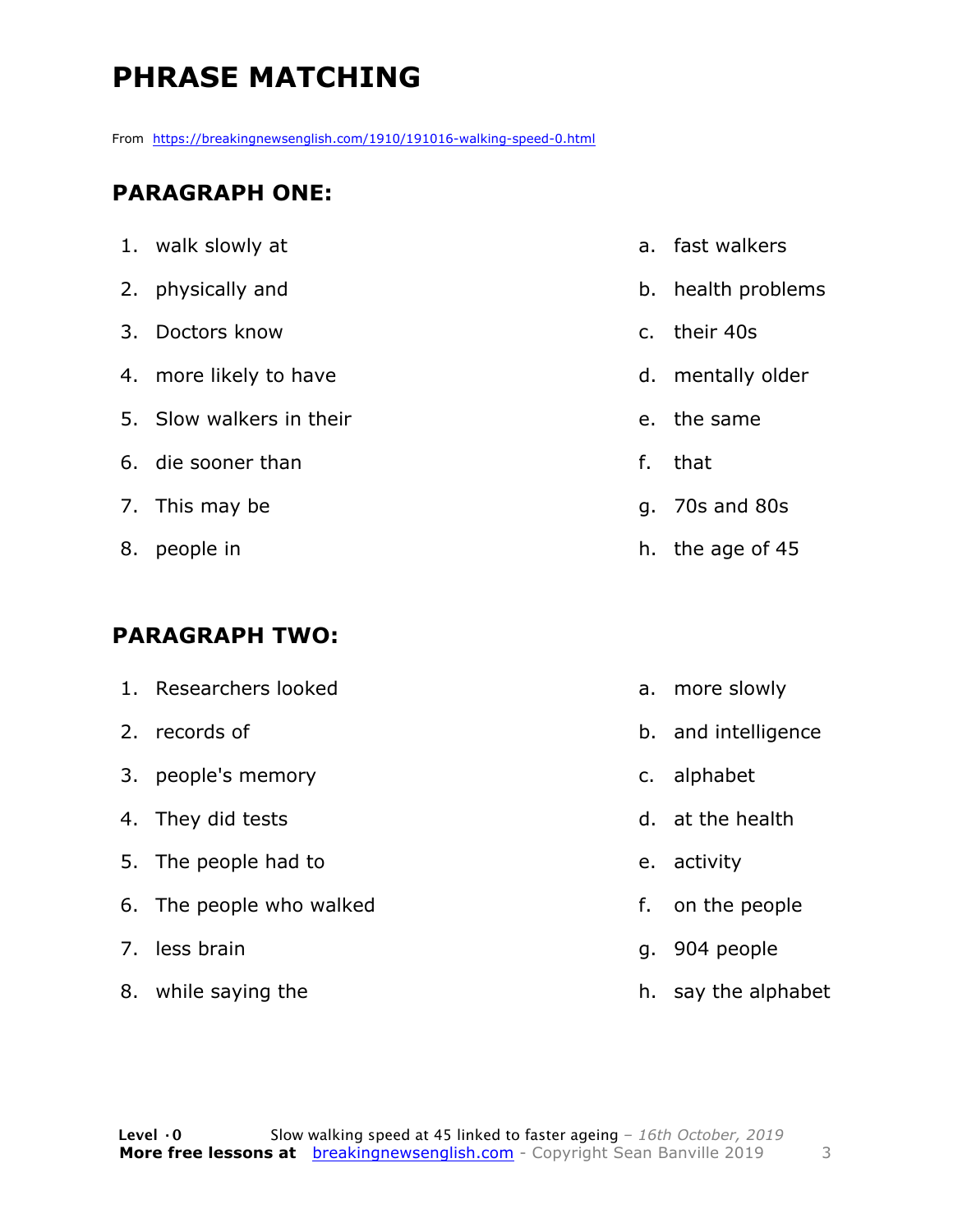# **LISTEN AND FILL IN THE GAPS**

From https://breakingnewsenglish.com/1910/191016-walking-speed-0.html

| (2) ________________________________. They could get physically and mentally |     |
|------------------------------------------------------------------------------|-----|
| older. Doctors (3) _________________________ people who walk slowly          |     |
| are more (4) _____________________ health problems. Slow                     |     |
|                                                                              |     |
| fast walkers. This may (6) _________________________ for people in           |     |
| their 40s.                                                                   |     |
| Researchers (7) ______________________ health records of 904                 |     |
| people. The researchers $(8)$ _______________________ people's               |     |
| memory and intelligence. They (9) __________________________                 | the |
|                                                                              |     |
| walking. The $_{(11)}$ ___________________________ more slowly showed less   |     |
|                                                                              |     |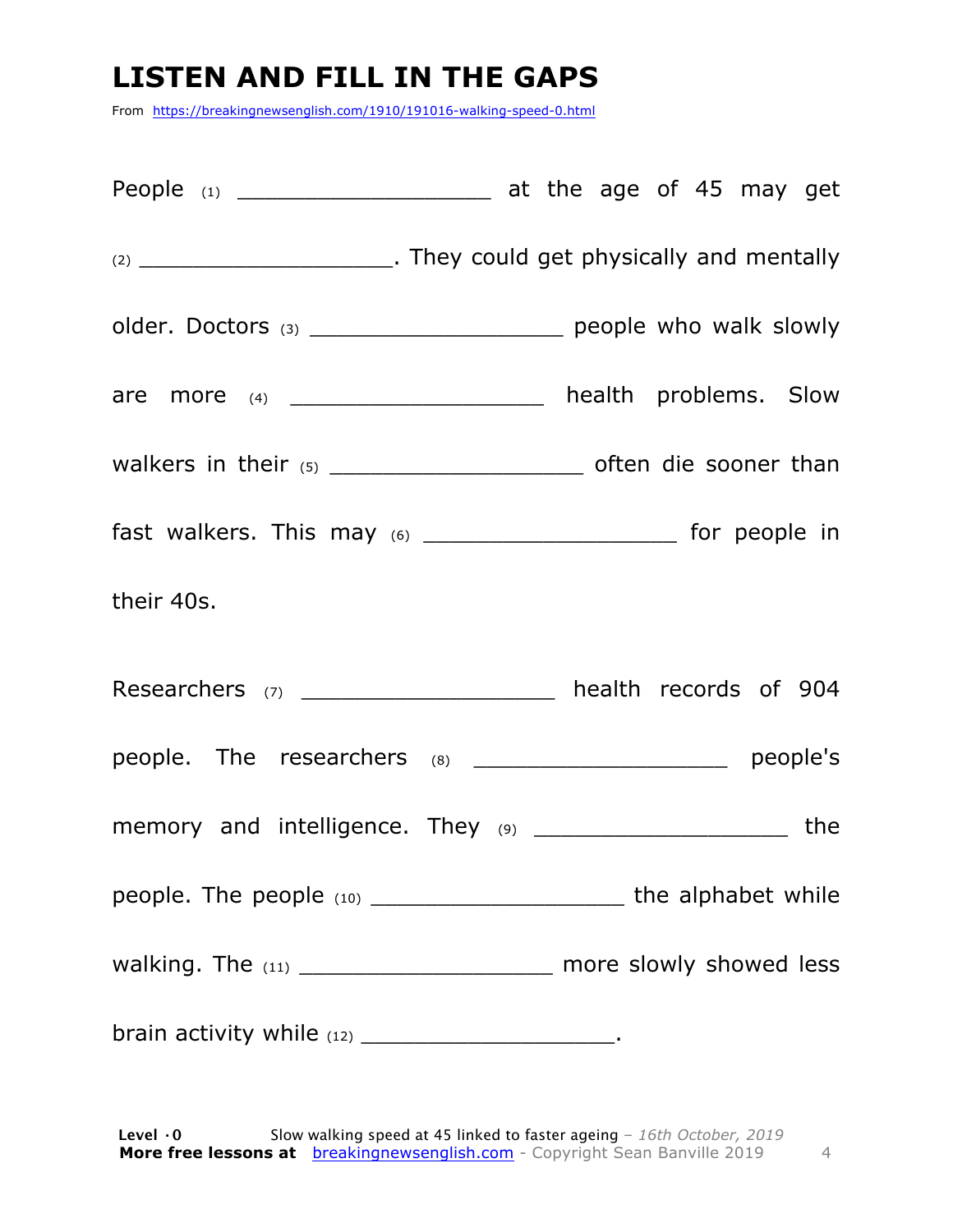# **PUT A SLASH ( / )WHERE THE SPACES ARE**

From https://breakingnewsenglish.com/1910/191016-walking-speed-0.html

Peoplewhowalkslowlyattheageof45maygetoldmorequickly.Theycou

ldgetphysicallyandmentallyolder.Doctorsknowthatolderpeoplewho

walkslowlyaremorelikelytohavehealthproblems.Slowwalkersintheir

70sand80softendiesoonerthanfastwalkers.Thismaybethesameforp

eopleintheir40s.Researcherslookedatthehealthrecordsof904people

.Theresearcherslookedatthepeople'smemoryandintelligence.Theyd

idtestsonthepeople.Thepeoplehadtosaythealphabetwhilewalking.T

hepeoplewhowalkedmoreslowlyshowedlessbrainactivitywhilesayin

gthealphabet.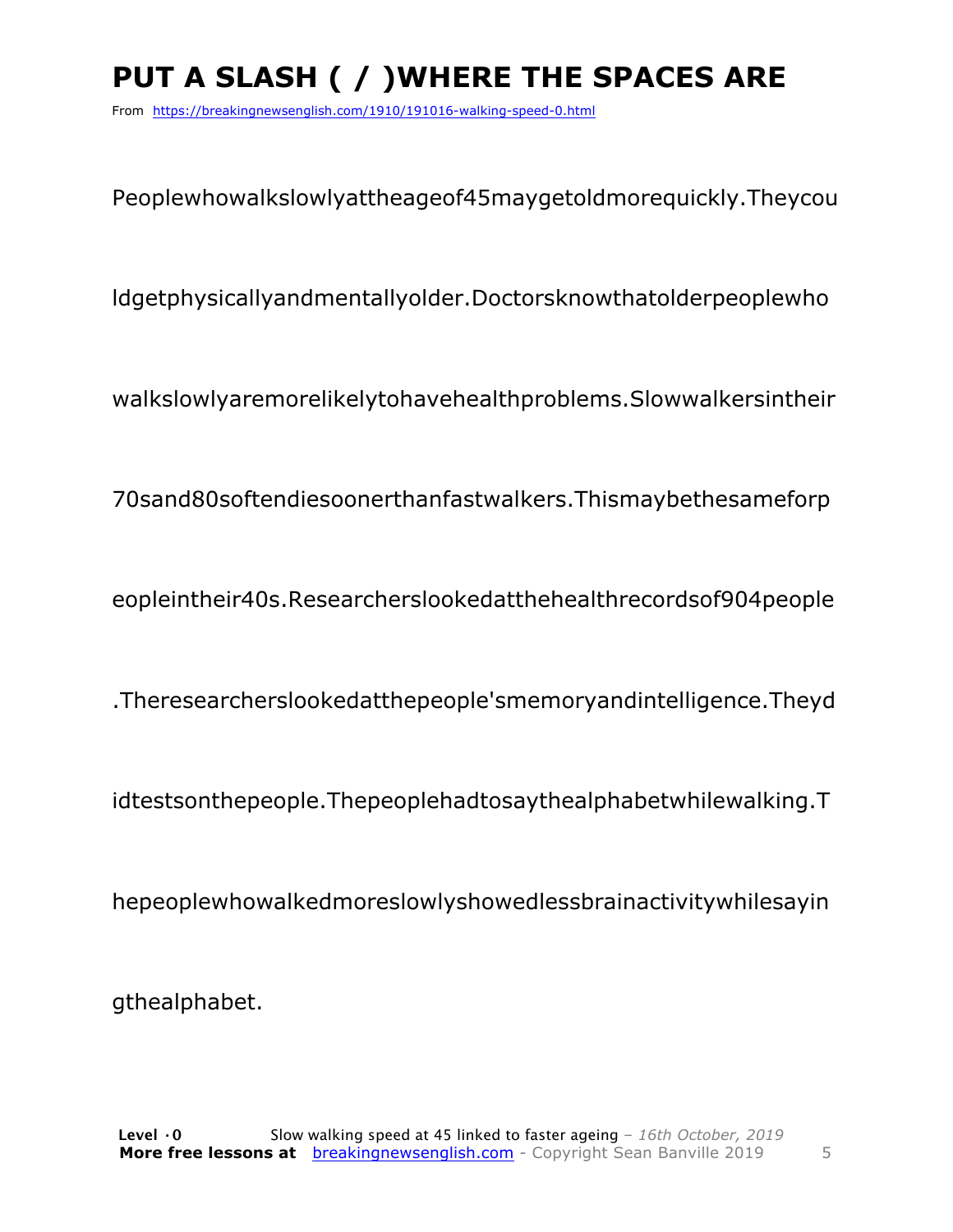## **WALKING SPEED SURVEY**

From https://breakingnewsenglish.com/1910/191016-walking-speed-4.html

Write five GOOD questions about walking speed in the table. Do this in pairs. Each student must write the questions on his / her own paper.

When you have finished, interview other students. Write down their answers.

|      | STUDENT 1 | STUDENT 2 | STUDENT 3 |
|------|-----------|-----------|-----------|
| Q.1. |           |           |           |
| Q.2. |           |           |           |
| Q.3. |           |           |           |
| Q.4. |           |           |           |
| Q.5. |           |           |           |

- Now return to your original partner and share and talk about what you found out. Change partners often.
- Make mini-presentations to other groups on your findings.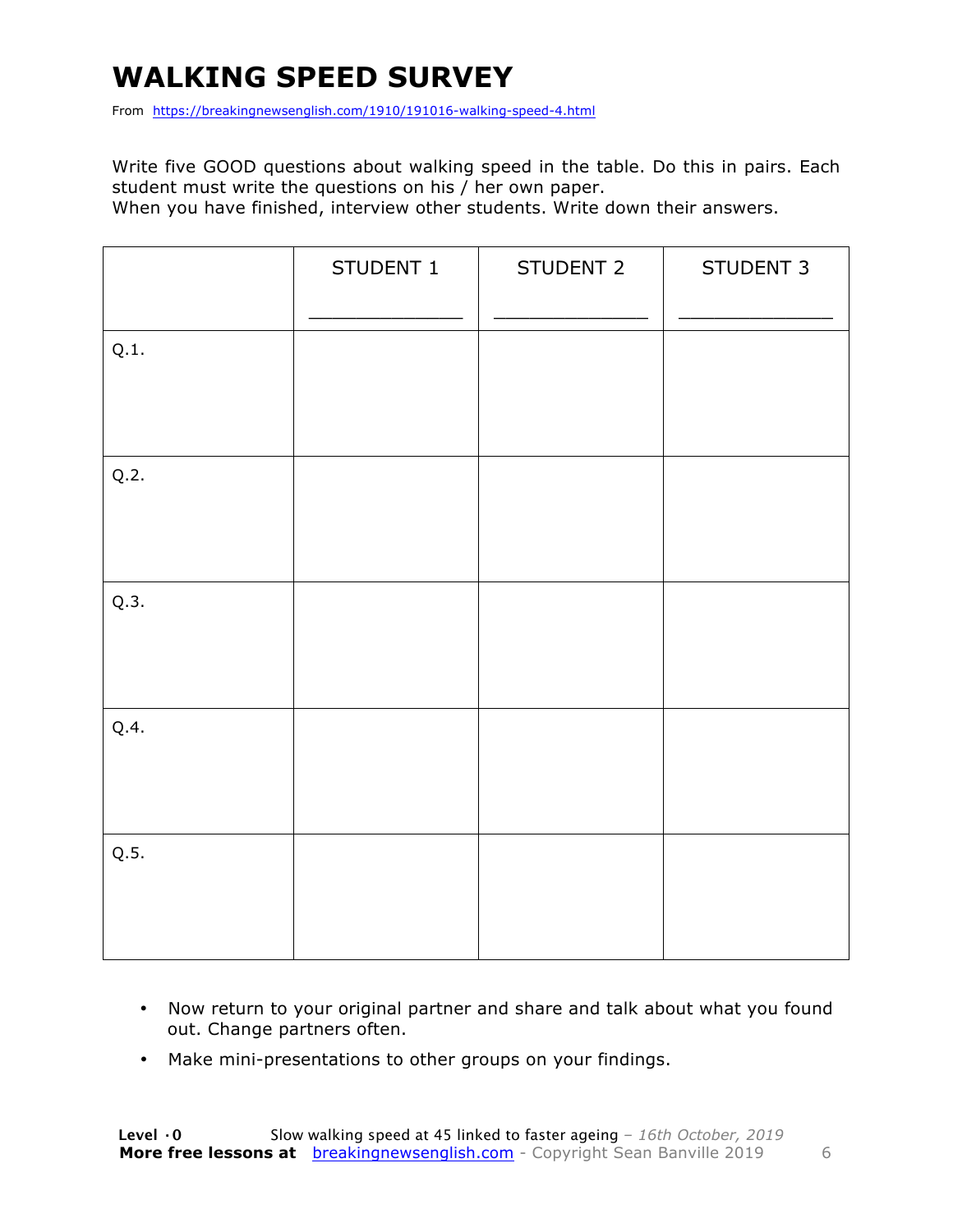### **WRITE QUESTIONS & ASK YOUR PARTNER(S)**

Student A: Do not show these to your speaking partner(s).

| a) |  |  |
|----|--|--|
| b) |  |  |
| c) |  |  |
| d) |  |  |
| e) |  |  |
| f) |  |  |
|    |  |  |

*Slow walking speed at 45 linked to faster ageing – 16th October, 2019* More free lessons at breakingnewsenglish.com

### **WRITE QUESTIONS & ASK YOUR PARTNER(S)**

-----------------------------------------------------------------------------

Student B: Do not show these to your speaking partner(s).

| a) |  |  |
|----|--|--|
| b) |  |  |
| c) |  |  |
| d) |  |  |
| e) |  |  |
| f) |  |  |
|    |  |  |

**Level ·0** Slow walking speed at 45 linked to faster ageing *– 16th October, 2019* **More free lessons at** breakingnewsenglish.com - Copyright Sean Banville 2019 7